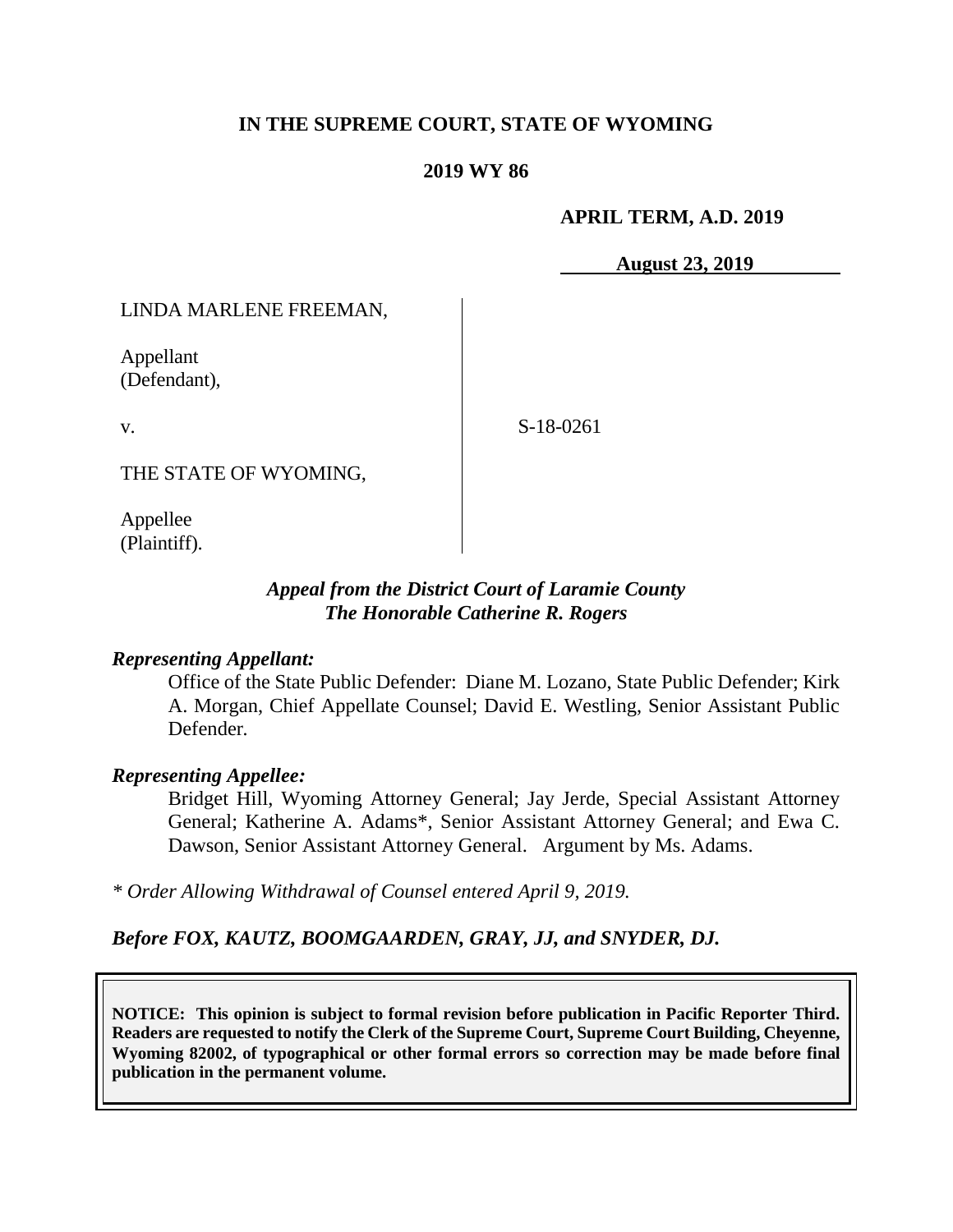**SNYDER,** District Judge.

[¶1] Linda M. Freeman appeals entry of a restitution order following an unconditional "no contest" plea to one count of exploitation of a vulnerable adult. She contends that the district court acted contrary to law in awarding restitution. We affirm.

#### **ISSUES**

[¶2] Ms. Freeman challenges the district court's award of restitution. She raises four separate issues:

- I. Whether the district court erred in ordering Ms. Freeman to pay restitution for amounts transferred after L.L. Freeman's death.
- II. Whether the district court's order of restitution to the Estate of L.L. Freeman is valid.
- III. Whether the failure to submit a plan of restitution invalidates the restitution order.
- IV. Whether there was sufficient evidence to support the district court's order of restitution of \$532,890.80.

# **FACTS**

[¶3] Ms. Freeman pled no contest to one count of exploitation of a vulnerable adult resulting from the misappropriation of her father-in-law's property. In 2001, L.L. Freeman moved from Kansas City, Missouri, to Cheyenne, Wyoming, to be closer to his son. Mr. Freeman suffered from poor health, including dementia and other mental and physical health infirmities. Mr. Freeman passed away on August 7, 2007.

[¶4] While in Cheyenne, Mr. Freeman resided at the V.A. Medical Center (V.A.). Ms. Freeman often visited Mr. Freeman at the V.A. and obtained access to his bank accounts. Due to her relationship with Mr. Freeman and access to his accounts, Ms. Freeman transferred hundreds of thousands of dollars for her benefit. Ms. Freeman used these funds to purchase and build property. In February 2003, Mr. Freeman opened two financial accounts listing Ms. Freeman as a use co-signature and pay-on-death beneficiary and one joint account with survivorship rights. Between 2004 and 2007, Ms. Freeman made multiple withdrawals and transfers of money from Mr. Freeman's accounts. After Mr. Freeman's death, she transferred an additional \$91,330.97 from his accounts.

[¶5] Mr. Freeman's children and his Estate filed a civil action against Ms. Freeman in 2007. In 2010, a district court entered judgment against Ms. Freeman in the amount of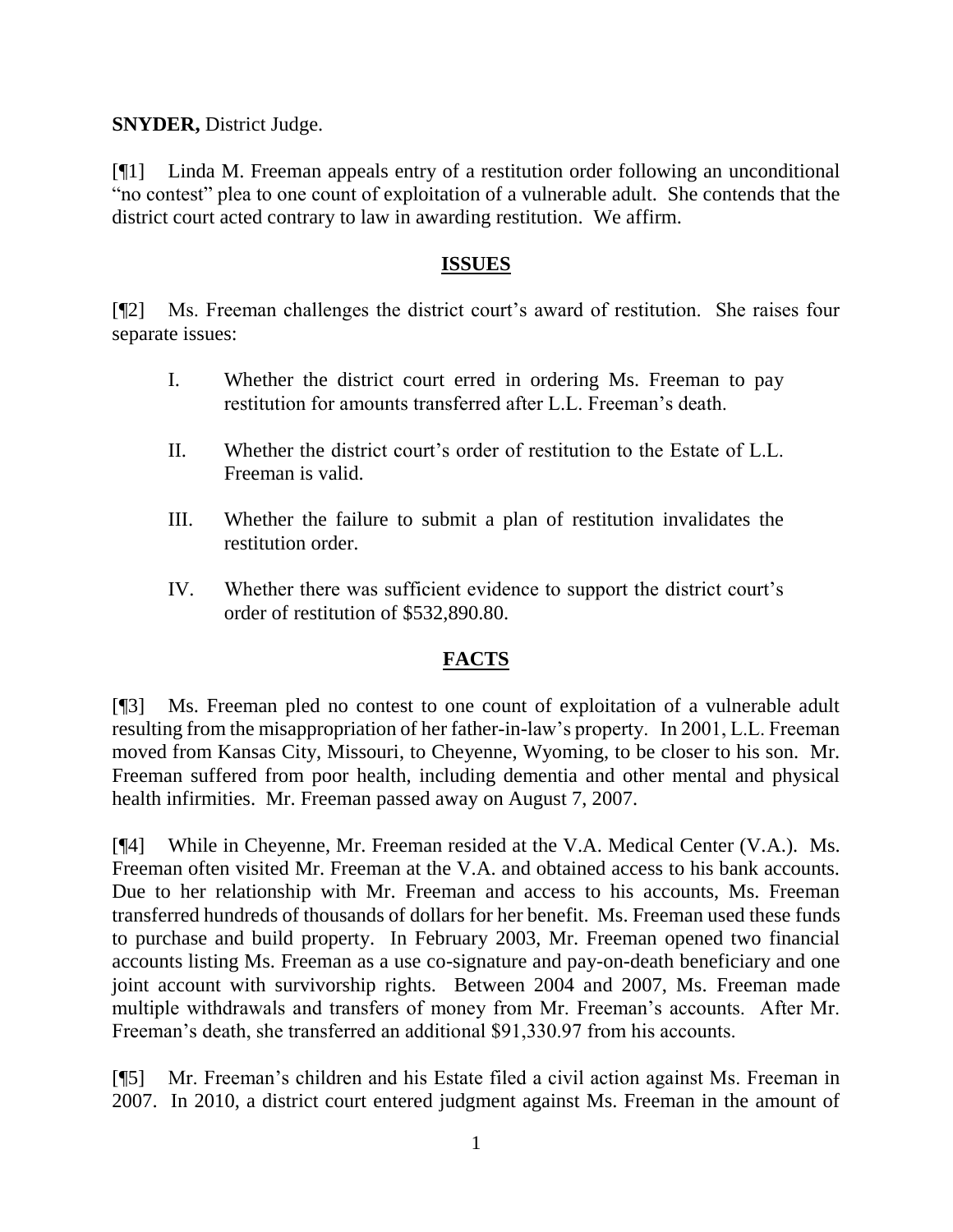\$722,870.56, plus punitive damages. Ms. Freeman made one payment of \$526.10 toward the judgment.

[¶6] Due to Ms. Freeman's lack of payment, Mr. Freeman's family contacted law enforcement to pursue criminal charges. In 2015, the State charged Ms. Freeman with one count of exploitation of a vulnerable adult under Wyo. Stat. Ann. § 6-2-507 (LexisNexis 2019). The State later dismissed the case without prejudice.

[¶7] In July 2016, the State re-filed the same charge, starting the current litigation. The State alleged Ms. Freeman withdrew, transferred and converted the amount of \$684,738.22, between January 7, 2004, and December 5, 2007. Of that amount, \$91,330.97 was transferred after Mr. Freeman's death. In 2018, the parties entered into a *Plea Agreement for Recommended Disposition* in which Ms. Freeman would plead "no contest" and pay restitution in exchange for a recommended sentence.

[¶8] In July 2018, the district court sentenced Ms. Freeman to not less than eight nor more than ten years of incarceration, suspended in favor of ten years of probation. The district court took judicial notice of the civil judgment entered against Ms. Freeman. The court ordered restitution of \$532,890.80. The court reached this figure based upon the civil award amount of \$722,870.56 minus \$189,979.76, the amount recovered from the sale of real estate and Ms. Freeman's one-time payment. The Judgment and Sentence states restitution is payable to the Estate of L.L. Freeman, in accordance with a restitution plan to be prepared by the Department of Corrections, Division of Probation and Parole, and submitted to the court for approval. Ms. Freeman filed a timely notice of appeal.

## **STANDARD OF REVIEW**

[¶9] Challenges to the court's authority to order restitution are reviewed "under a *de novo* statutory interpretation standard, because a court has only that authority to act which is conferred by the subject statute." *O'Halloran v. State*, 2014 WY 95, ¶ 11, 331 P.3d 121, 125 (Wyo. 2014) (quoting *Frederick v. State,* 2007 WY 27, ¶¶ 14-15, 151 P.3d 1136, 1141 (Wyo. 2007) (internal citations omitted)). Challenges to the factual basis for a restitution order are reviewed for procedural error or clear abuse of discretion. *Id.* However, "challenges to the factual basis of an award of restitution can be waived in certain circumstances by the defendant's voluntary actions, such as entering into a plea agreement, and then failing to make any objection at sentencing." *Merkison v. State*, 996 P.2d 1138, 1142 (Wyo. 2000). Further, this Court has determined that "(b)y agreeing in their plea agreements to pay restitution for the property damage and by failing to object to the restitution amount, the appellants waived their rights to contest the restitution awards on appeal." *Meerscheidt v. State*, 931 P.2d 220, 226 (Wyo. 1997).

## **DISCUSSION**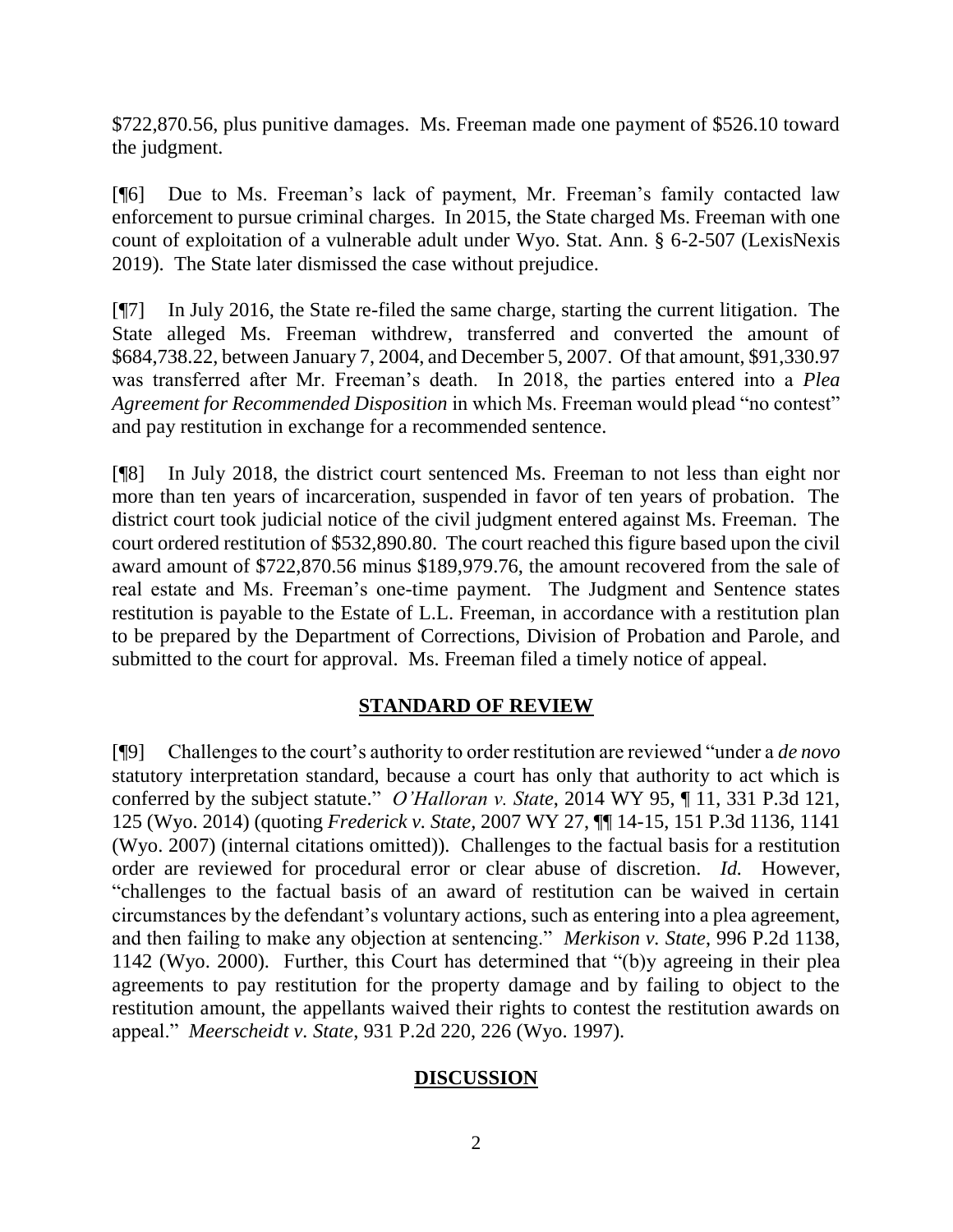## **I. Whether the district court erred in ordering Ms. Freeman to pay restitution for amounts transferred after L.L. Freeman's death.**

[¶10] Ms. Freeman argues the district court's restitution order is invalid because it includes \$91,330.97 for funds transferred after Mr. Freeman's death. As Ms. Freeman transferred a portion of the money after Mr. Freeman's death, she contends the amount was not a pecuniary damage resulting from the criminal activity of exploiting a vulnerable adult.

[¶11] The Wyoming statute regarding restitution states:

In every case in which a claim for restitution is submitted, the court shall fix a reasonable amount as restitution owed to each victim for *actual pecuniary damage resulting from the defendant's criminal activity*, and shall include its determination of the pecuniary damage as a special finding in the judgment of conviction or in the order placing the defendant on probation under W.S. 7-13-301.

Wyo. Stat. Ann. § 7-9-103(b) (LexisNexis 2019) (emphasis added).

[¶12] "Pecuniary damage" is defined as "all damages which a victim could recover against the defendant in a civil action arising out of the same facts or event, including damages for wrongful death. It does not include punitive damages and damages for pain, suffering, mental anguish and loss of consortium." Wyo. Stat. Ann. § 7-9-101(a)(iii) (LexisNexis 2019). "Criminal activity" is defined as "any crime for which there is a plea of guilty, nolo contendere or verdict of guilty upon which a judgment of conviction may be rendered and includes any other crime which is admitted by the defendant, whether or not prosecuted." Section 7-9-101(a)(i).

[¶13] This clear statutory language provided authority for the district court to include the amount Ms. Freeman transferred after Mr. Freeman's death in the restitution order because it was pecuniary damage resulting from her criminal activity. *See Mathewson v. State,*  2018 WY 81, ¶ 9, 431 P.3d 1121, 1123 (Wyo. 2018) (interpreting statutory language in accordance with the plain, ordinary and usual meaning of words). Regardless of whether the State could have included the amount Ms. Freeman transferred after Mr. Freeman's death in the exploitation of a vulnerable adult charge, it was part of her criminal activity. She admitted to taking the money and it was clearly unlawful. Further, the amount obviously could be recovered in a civil action against Ms. Freeman as it already was included in the Estate's civil judgment against her.

[¶14] This Court has held that to justify restitution, the defendant's criminal activity must have been a proximate cause of damages or loss to the victim. *Alcaraz v. State*, 2002 WY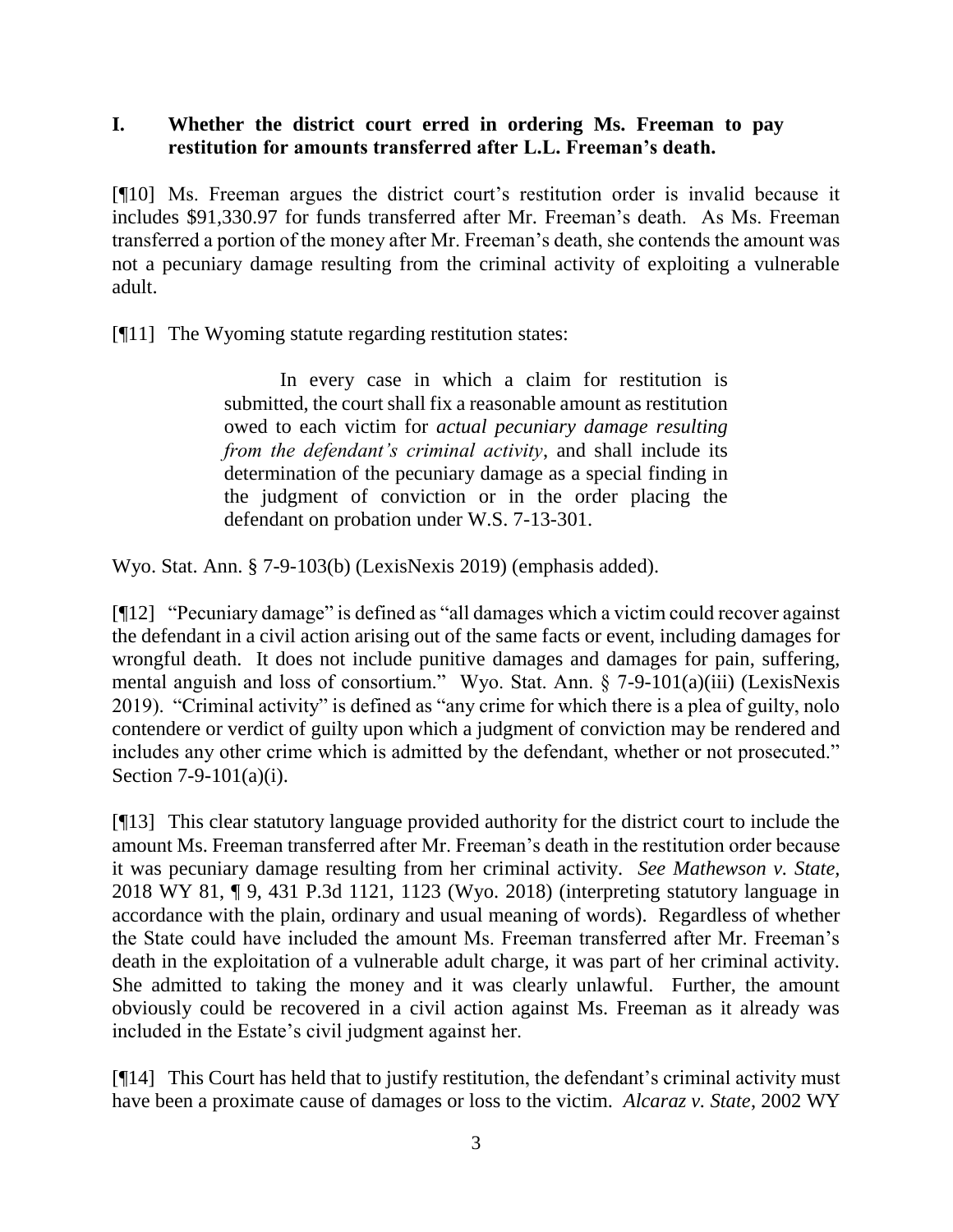57, ¶ 9, 44 P.3d 68, 72 (Wyo. 2002). Further, this Court held that legal causation is "conduct which is a substantial factor in bringing about the injuries." *Id.* (citing *Buckley v. Bell,* 703 P.2d 1089, 1091 (Wyo. 1985)). However, if "the conduct created only a condition or occasion for the harm to occur, it would be regarded as a remote, not a proximate, cause and would not be a substantial factor in bringing about the harm." *Id.* (citing *Buckley,* 703 P.2d at 1092).

[¶15] We discuss Ms. Freeman's evidentiary challenge to the restitution order in more detail, *supra*. However, at this juncture, we note that, to the extent Ms. Freeman claims there is an insufficient factual basis to include the \$91,330.97 in the restitution award, she waived her factual challenge. Any argument that the \$91,330.97 factually is not appropriately included in the restitution total ignores that Ms. Freeman knowingly and voluntarily entered into a plea agreement with the provision that she pay restitution to all victims for her criminal acts. Ms. Freeman did not object at the sentencing hearing to the court's authority to enter restitution on behalf of the Estate, nor did she challenge the amount of restitution. Accordingly, she waived her right to contest the restitution award on appeal. *Merkison*, 996 P.2d at 1142; *Meerscheidt*, 931 P.2d at 226.

## **II. Whether the district court's order of restitution to the Estate of L.L. Freeman is valid.**

[¶16] Ms. Freeman challenges the district court's authority to order restitution to the Estate of L.L. Freeman as opposed to individual victims.

[¶17] Wyoming law states, "the court shall fix a reasonable amount as restitution owed to each victim." Section 7-9-103(b). The restitution statutes define "victim" to mean "a person who has suffered pecuniary damage as a result of a defendant's criminal activities." Section 7-9-101(a)(v). The restitution statutes do not include a definition of a "person"; however, Wyoming statute holds that unless a statute clearly specifies a different meaning or interpretation, a "person" "includes an individual, partnership, corporation, joint stock company or any other association or entity, public or private." Wyo. Stat. Ann. § 8-1- 102(vi) (LexisNexis 2019). This Court has established an estate is a legal entity. *See In re Estate of Novakovich*, 2004 WY 158, ¶ 17, 101 P.3d 931, 935 (Wyo. 2004) ("[T]he estate itself ceases to exist as a legal entity once it has been fully probated and the personal representative has been discharged."). Additionally, this Court has found that various government agencies or offices qualify as "victims" under the Wyoming restitution statutes. *See Shafer v. State*, 2015 WY 38, ¶ 13, 344 P.3d 284, 287 (Wyo. 2015) (affirming order to pay restitution to Wyoming Department of Family Services); *Pinker v. State*, 2008 WY 86,  $\parallel$  18, 188 P.3d 571, 578 (Wyo. 2008) (affirming order of restitution to the Office of Healthcare Financing); *Nixon v. State*, 994 P.2d 324, 300 (Wyo. 1999) (affirming order of restitution to Wyoming Workers' Compensation Division).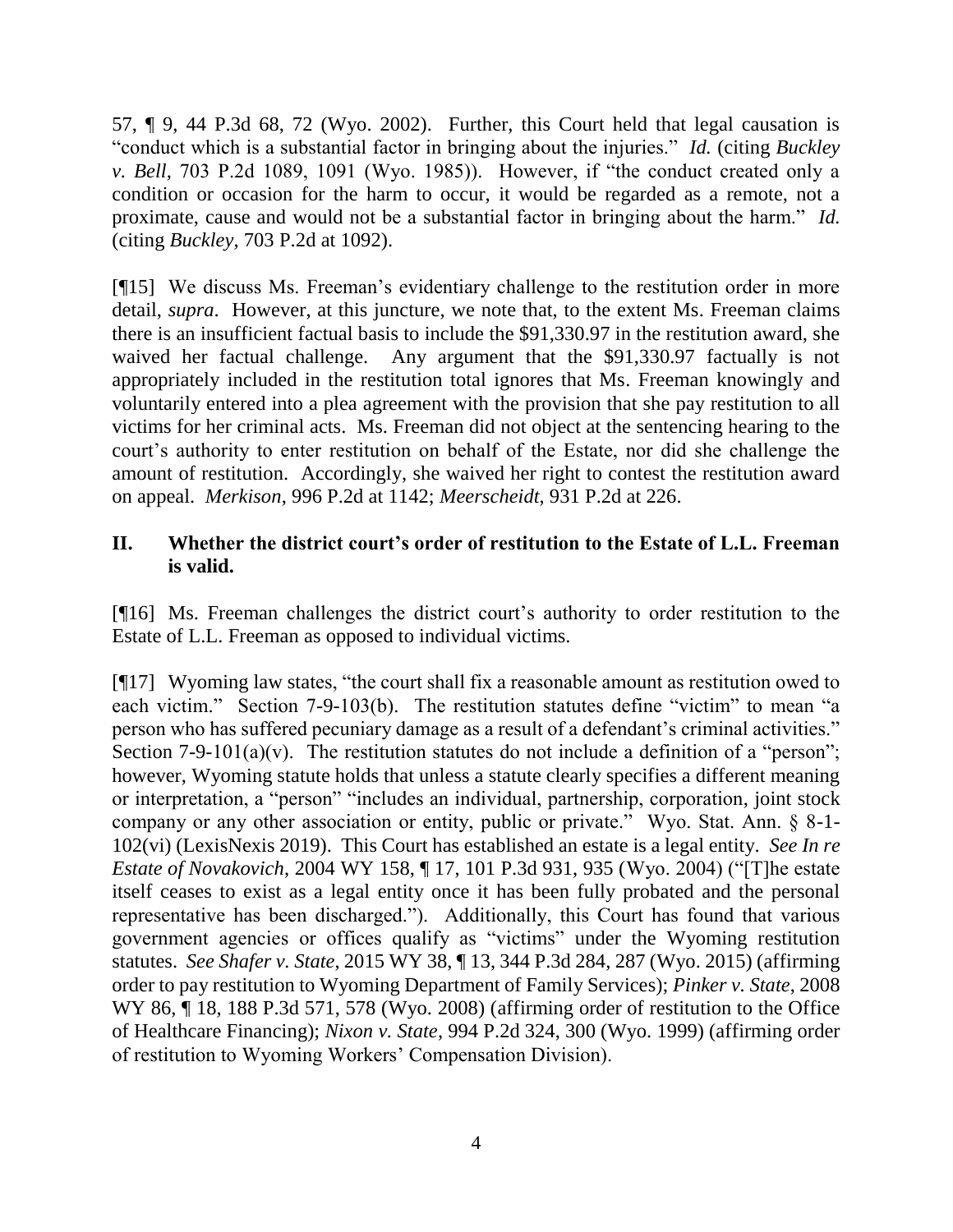[¶18] Here, Ms. Freeman took money belonging to Mr. Freeman, both before and after his death. Due to Ms. Freeman's actions, that money was no longer available as an asset of the Estate, diminishing the estate. Based on this evidence, the district court found and ordered Ms. Freeman to pay an amount certain to the Estate in restitution for her actions.

[ $[$ [19] We conclude the Estate is a victim as defined by Section 7-9-101(a)(v). Therefore, the district court did not commit error when it found and ordered Ms. Freeman to pay restitution to the Estate.

## **III. Whether the failure to submit a plan of restitution invalidates the restitution order.**

[¶20] Ms. Freeman asserts she is not required to pay restitution as the district court has not approved a restitution plan.

[¶21] Ms. Freeman, as part of her plea agreement, agreed to pay restitution to all victims of her actions. At sentencing, as a condition of probation, Ms. Freeman was ordered to pay restitution as contained in the Judgment and Sentence. Additionally, she was required to prepare a restitution plan and submit it to the court for its approval. In this matter, the restitution plan was not submitted to, or approved by, the district court prior to appeal. Wyoming statutes provide that the defendant, along with the probation and parole officer assigned to the defendant, shall "promptly prepare a plan of restitution including the name and address of each victim, the amount of restitution determined to be owed to each victim pursuant to W.S. 7-9-103 or 7-9-114 and a schedule of restitution payments." Wyo. Stat. Ann. § 7-9-104(a) (LexisNexis 2019). Further, "[t]he **defendant's plan of restitution** and the comments of the probation and parole officer or any other person directed by the court to assist in the preparation of the restitution plan **shall be submitted promptly to the court**." Wyo. Stat. Ann. § 7-9-105 (LexisNexis 2019) (emphasis added). After a defendant has submitted a plan of restitution to the court, "[t]he court shall promptly enter an order approving the plan or modifying it and providing for restitution payments to the extent that the defendant is or may become reasonably able to make restitution, taking into account the factors enumerated in W.S. 7-9-106." *Id.*

[¶22] Ms. Freeman argues that no restitution plan exists, and as such, the failure to create a plan of restitution means she is not required to pay restitution. The failure to create a restitution plan is at least partially attributable to Ms. Freeman. Ms. Freeman has an affirmative obligation to create a restitution plan in conjunction with the probation agent. According to Section 7-9-104(a), Ms. Freeman is required to participate in the preparation of the restitution plan to be submitted to the district court. At the sentencing hearing, Ms. Freeman was ordered to pay restitution and corrected the Pre-Sentence Investigation Report to confirm her willingness to cooperate and pay the restitution. The court specifically told Ms. Freeman she must work with the Department of Corrections to create and submit the restitution plan to the court. Ms. Freeman's failure to comply with the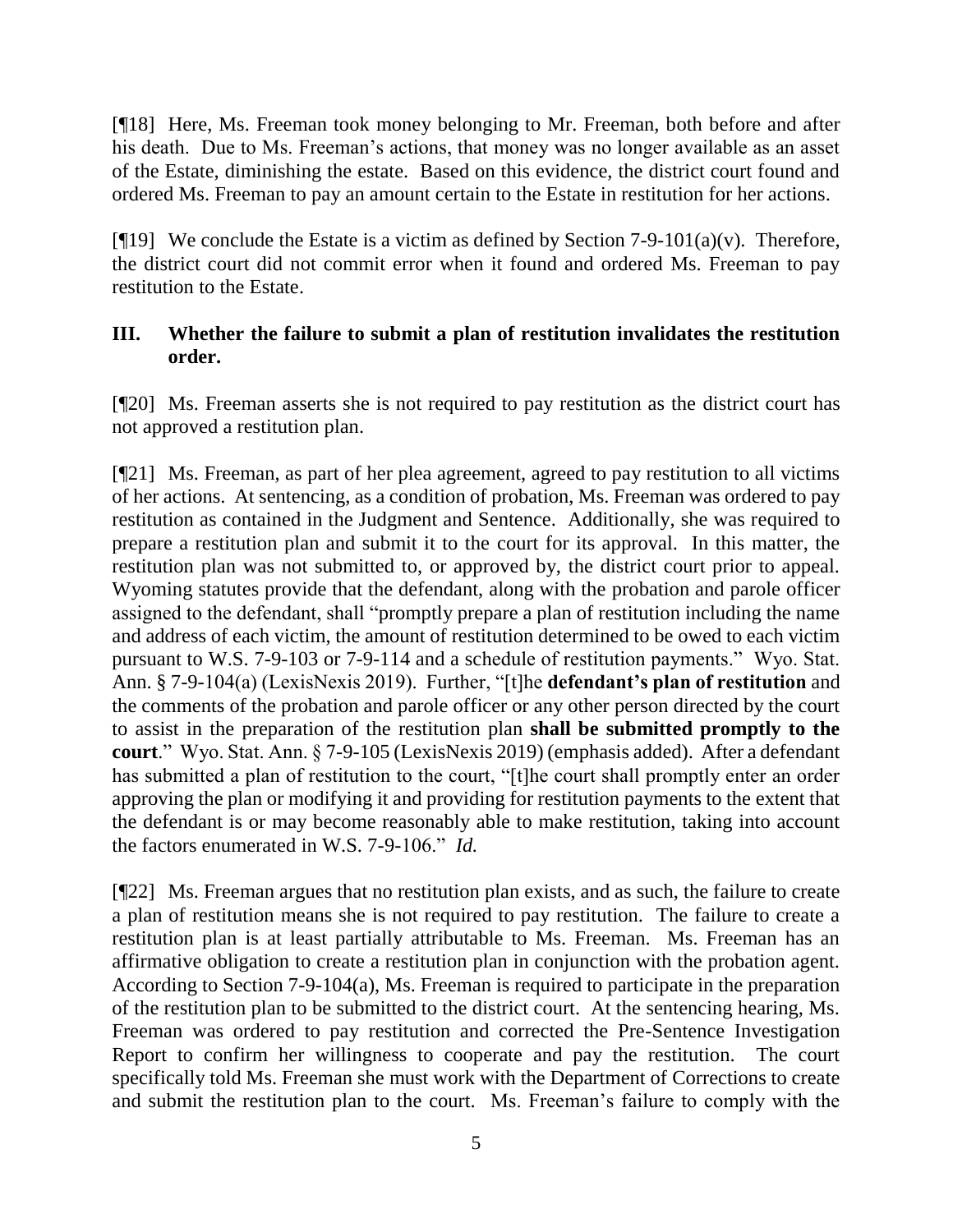requirements of creating a restitution plan does not invalidate the restitution order or make it unenforceable. $<sup>1</sup>$ </sup>

# **IV. Whether there was sufficient evidence to support the district court's order of restitution of \$532,890.80.**

[¶23] Ms. Freeman contends the State failed to meet its burden of presenting credible evidence and proving by a preponderance of the evidence the amount that is appropriate for restitution.

[¶24] As stated above, this Court evaluates such factual challenges to the amount of ordered restitution for a clear abuse of discretion. "Consistent with that standard, we view the evidence as sufficient to support the sentencing court's decision if it affords a reasonable basis for estimating a victim's loss." *Smiley v. State*, 2018 WY 50, ¶ 13, 417 P.3d 174, 177 (Wyo. 2018) (citing *Guinard v. State*, 2014 WY 140, ¶ 6, 337 P.3d 426, 428 (Wyo. 2014)); *Frederick*, ¶¶ 14-15, 151 P.3d at 1141. We view the evidence in the light most favorable to the State, affording it the benefit of every reasonable inference that can be fairly drawn and disregarding any conflicting evidence or interpretations presented by the defendant. *Merkison*, 996 P.2d at 1142. We accord equal dignity to circumstantial and direct evidence. *Hurley v. State*, 2017 WY 95, ¶ 17, 401 P.3d 827, 832 (Wyo. 2017). *Voelker v. State*, 2018 WY 72, ¶ 16, 420 P.3d 1098, 1100 (Wyo. 2018).

[¶25] A defendant may waive the right to contest the factual basis for a restitution order. This Court has held on multiple occasions that "when a defendant knowingly and voluntarily agrees in a plea agreement to pay restitution, and then fails to object at sentencing to the restitution amount, he waives his right to challenge on appeal the factual basis of the restitution award." *Hite v. State,* 2007 WY 199, ¶ 9, 172 P.3d 737, 739 (Wyo. 2007) (quoting *Chippewa v. State,* 2006 WY 11, ¶ 7, 126 P.3d 129, 131 (Wyo. 2006)); *see also Meerscheidt,* 931 P.2d at 225-26; *Penner v. State*, 2003 WY 143, ¶ 7, 78 P.3d 1045, 1047-48 (Wyo. 2003); *Merkison,* 996 P.2d at 1141. To properly object to the factual basis for restitution, the "objection must be both cogent and specific." *Smiley,* ¶ 15, 417 P.3d at 177. Brief expressions of uncertainty without further argument are insufficient to constitute a proper objection. *See id.*; *Chippewa,* ¶ 7, 126 P.3d at 131.

[¶26] In the present case, Ms. Freeman entered a no-contest plea pursuant to the *Plea Agreement for Recommended Disposition*. At the sentencing hearing, Ms. Freeman only requested one correction to the Pre-Sentence Investigation Report. That correction was to confirm her willingness to gain or remain employed and to make restitution payments on

 <sup>1</sup> Both parties briefly address whether failure to create a restitution plan is grounds for revoking Ms. Freeman's probation. However, neither party asserts, nor does the record reflect, Ms. Freeman has had her probation revoked. As such, the Court will not address this. Further, Ms. Freeman offers no authority to support her argument that failure to submit a restitution plan after sentencing eliminates the requirement that she pay restitution.